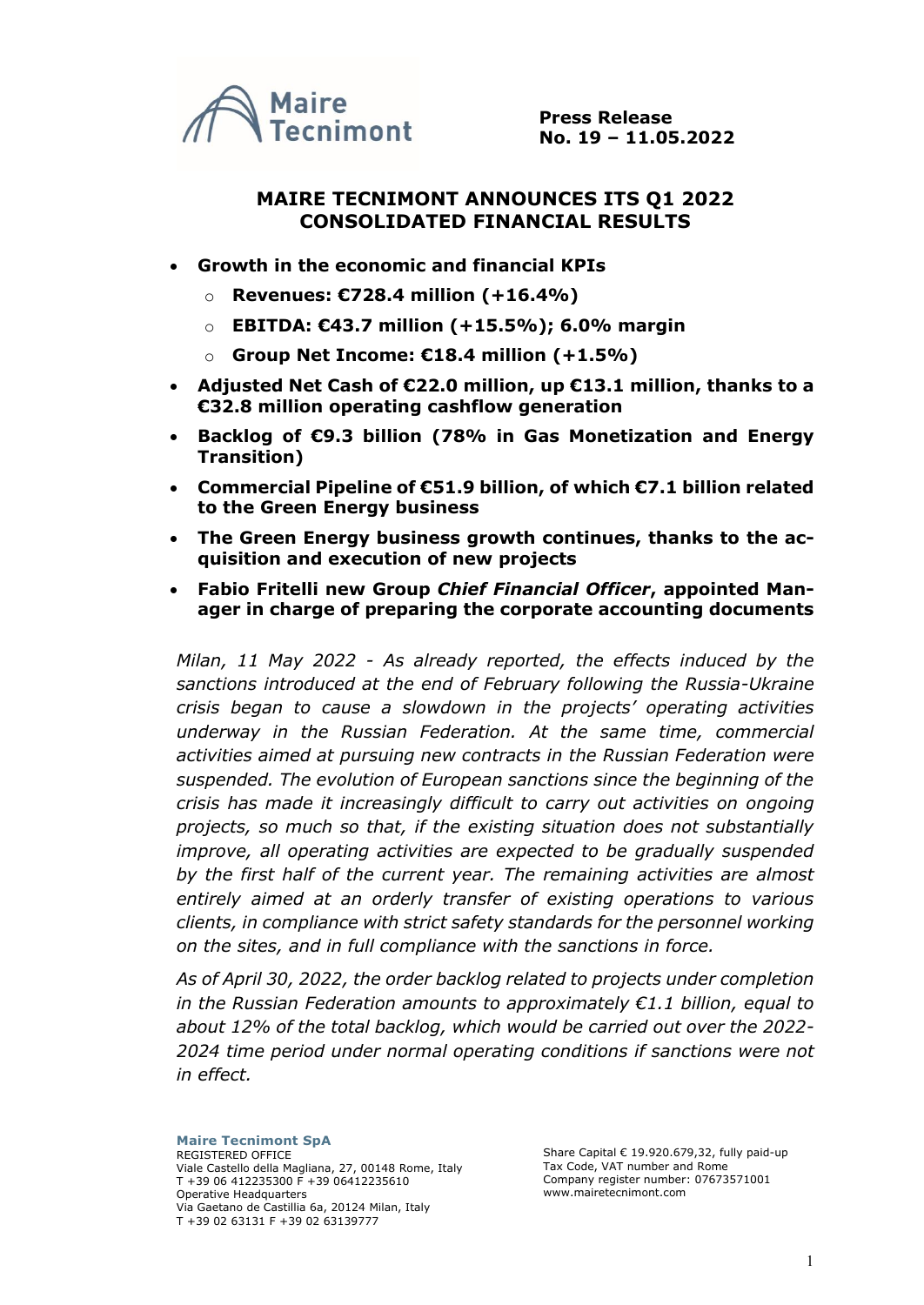

At present, it is not foreseeable that activities on these projects will *continue beyond the first half of this year and, consequently, the operating resources involved are gradually being redirected to the other numerous projects in the backlog, from which greater production is expected in the coming months than originally planned.*

*The financial position regarding the projects in the Russian Federation continues to be substantially balanced and no substantial changes to this situation are expected even after the projects are fully suspended.*

Maire Tecnimont S.p.A.'s Board of Directors has reviewed and approved today the Interim Financial Report as of 31 March 2022, which shows a Consolidated Net Income of €17.9 million.

| (in Euro millions)             | <b>01 2022</b> | Q1 2021 | Change %  |
|--------------------------------|----------------|---------|-----------|
| Revenues                       | 728.4          | 625.7   | $+16.4%$  |
| Business Profit <sup>(1)</sup> | 64.9           | 60.3    | $+7.6%$   |
| <b>Business Profit Margin</b>  | 8.9%           | 9.6%    | -70bps    |
| EBITDA                         | 43.7           | 37.8    | $+15.5%$  |
| EBITDA Margin                  | 6.0%           | 6.0%    |           |
| <b>Tax Rate</b>                | 30.0%          | 31.1%   | $-110bps$ |
| Net Income                     | 17.9           | 17.7    | $+0.8%$   |
| Group Net Income               | 18.4           | 18.1    | $+1.5%$   |

## **CONSOLIDATED HIGHLIGHTS**

*(1) "Business Profit" is the industrial margin before the allocation of general and administrative costs, and research and development expenses.*

| (in Euro millions) |      | 31.3.2022 31.12.2021 | <b>Change</b> |
|--------------------|------|----------------------|---------------|
| Adjusted Net Cash* | 22.0 | 89                   | 13.1          |

*\* Net of Non-Recourse Debt related to the MyReplast acquisition (€8.3 million as of 31/3/22, €8.6 million as of 31/12/21), IFRS 16 impacts (€129.0 million as of 31/3/22, €128.4 million as of 31/12/21) and Warrant financial liabilities (€0.6m as of 31/3/2022 and 31/12/2021) and including an amount to be recovered in India (€16.8m as of 31/3/2022, €16.4m as of 31/12/2021)*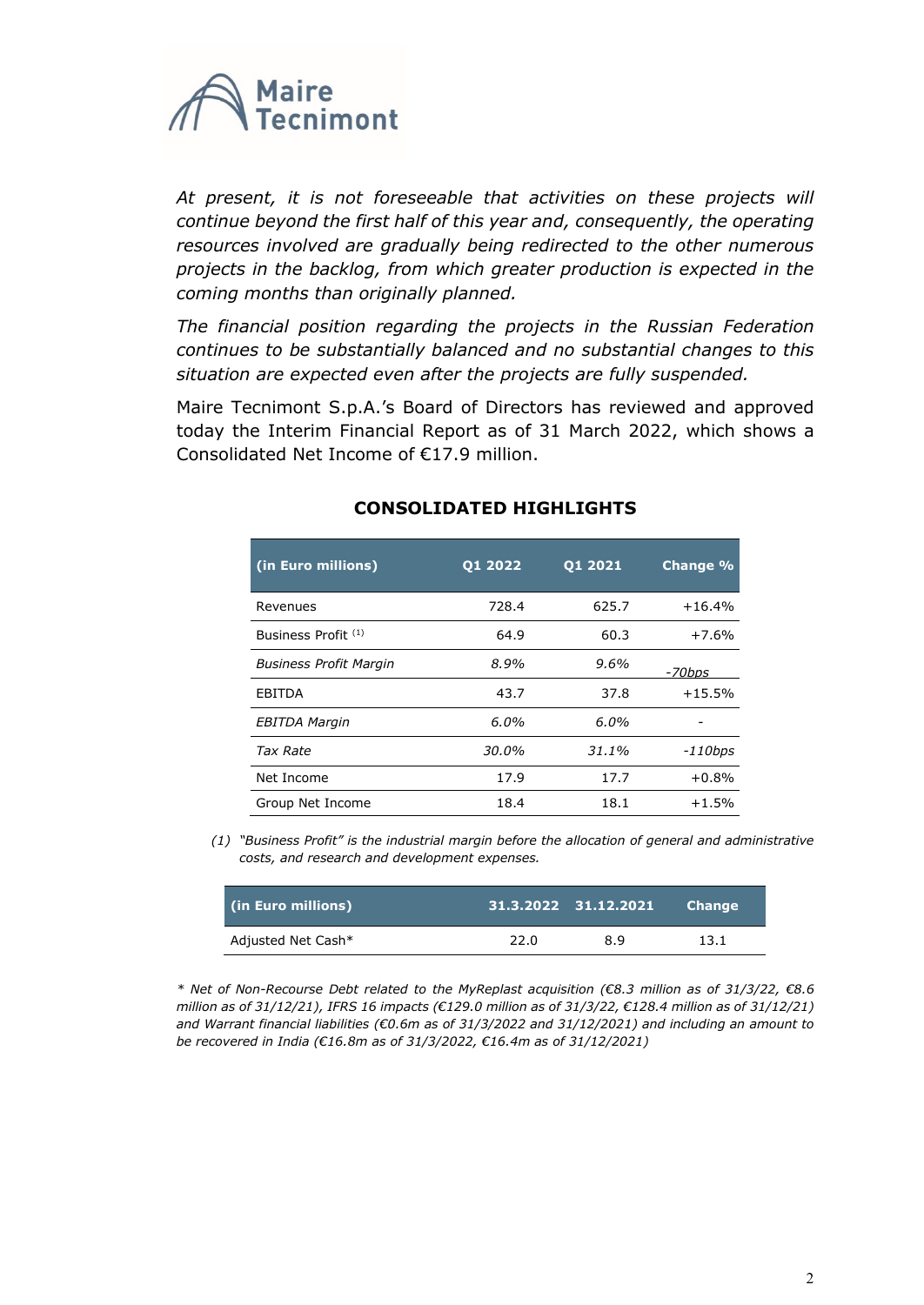

## **ORDER INTAKE AND BACKLOG**

| (in Euro millions) | 01 2022 | 01 2021 | <b>Change</b> |
|--------------------|---------|---------|---------------|
| Order Intake       | 632.6   | 222.3   | 410.3         |
|                    |         |         |               |
|                    |         |         |               |

| (in Euro millions) | 31.3.2022 | $\sqrt{31.12.2021}$ | <b>Change</b> |
|--------------------|-----------|---------------------|---------------|
| Backlog            | 9,281.8   | 9,488.2             | (206.4)       |

# **FINANCIAL HIGHLIGHTS BY BUSINESS UNIT**

| (in Euro millions)     | 01 2022 | $%$ on<br><b>Revenues</b> | 01 2021 | $\frac{9}{6}$ on<br><b>Revenues</b> |
|------------------------|---------|---------------------------|---------|-------------------------------------|
| <b>Hydrocarbons</b>    |         |                           |         |                                     |
| Revenues               | 701.6   |                           | 609.2   |                                     |
| <b>Business Profit</b> | 62.3    | 8.9%                      | 58.9    | 9.7%                                |
| <b>EBITDA</b>          | 43.2    | 6.2%                      | 38.6    | 6.3%                                |
| <b>Green Energy</b>    |         |                           |         |                                     |
| Revenues               | 26.9    |                           | 16.5    |                                     |
| <b>Business Profit</b> | 2.7     | 9.9%                      | 1.5     | 8.9%                                |
| EBITDA                 | 0.5     | 1.9%                      | (0.8)   | n.m.                                |

## **ORDER INTAKE BY BUSINESS UNIT**

| (in Euro millions) | 01 2022 | 01 2021 | <b>Change</b> |
|--------------------|---------|---------|---------------|
| Hydrocarbons       | 419.3   | 167.5   | 251.8         |
| Green Energy       | 213.3   | 54.8    | 158.5         |

## **BACKLOG BY BUSINESS UNIT**

| (in Euro millions) | . 31.3.2022 | 31.12.2021 | <b>Change</b> |
|--------------------|-------------|------------|---------------|
| Hydrocarbons       | 8,830.3     | 9,218.9    | (386.6)       |
| Green Energy       | 451.5       | 269.3      | 182.2         |

*The changes reported refer to Q1 2022 versus Q1 2021, unless otherwise stated.*

## **Consolidated Financial Results as at 31 March 2022**

Maire Tecnimont Group **Revenues** were **€728.4 million,** up 16.4%. Volumes reflect the progress of projects in the backlog and show a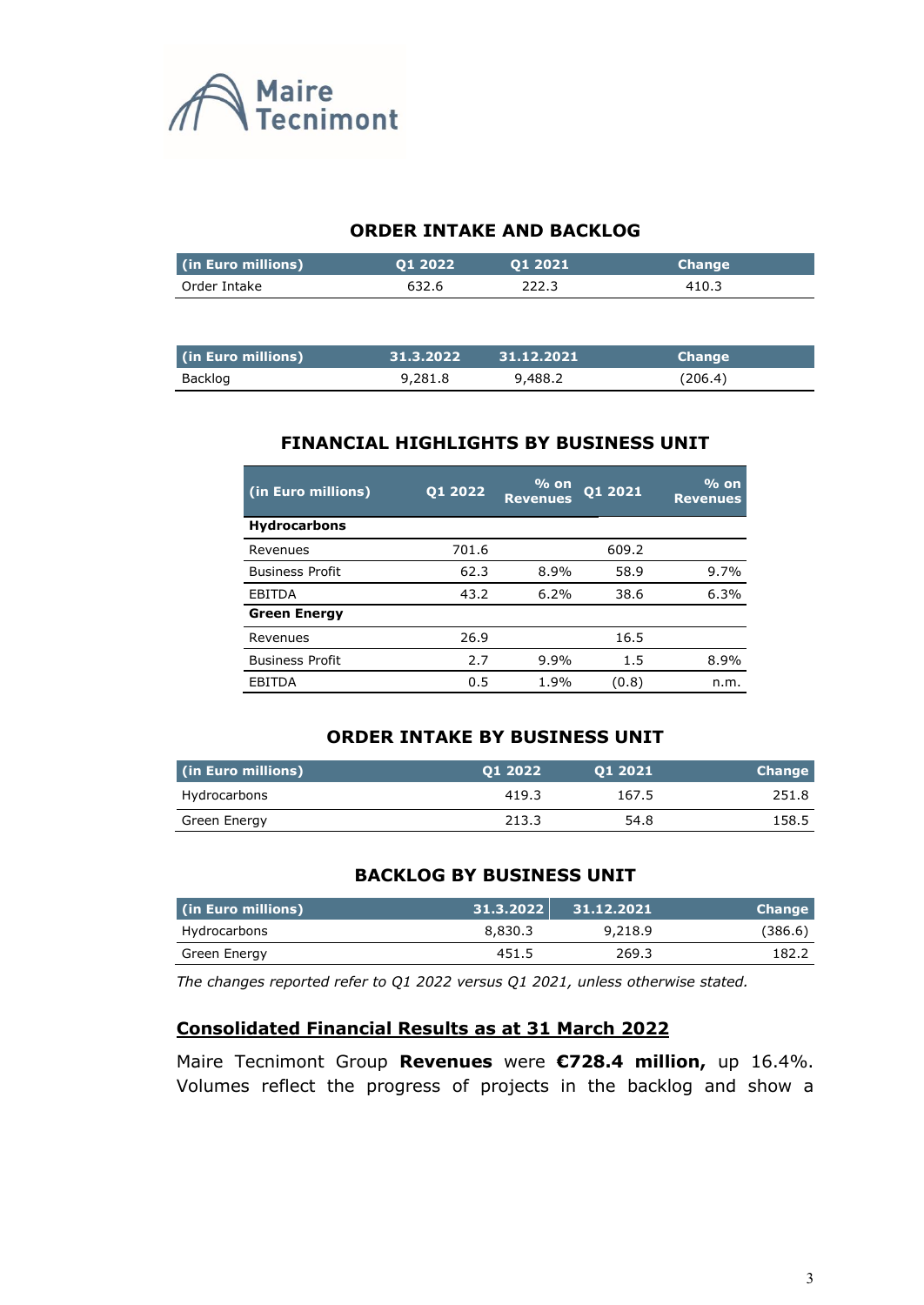

continuous upward trend thanks to a progressive normalization of the existing projects' activities, and the initial stages of new orders.

**Business Profit** was **€64.9 million,** up 7.6% with a margin of **8.9%**.

**G&A costs** were **€19.2 million**, down 5.1% as result of the efficiency process of the structure.

**EBITDA** was **€43.7 million,** up 15.5% thanks to higher revenues and costs containment measures. Margin was 6.0% in line with the previous period.

**Amortization, Depreciation, Write-downs, and Provisions** were **€11.8 million,** up due to the amortization of new assets and higher provisions for credits, as a consequence of the Russian-Ukrainian crisis which has impacted on the ratings of some customers.

**EBIT** was **€31.9 million**, up 14.3%, with a margin of 4.4%.

**Net Financial Charges were €6.3 million**, vs. €2.2 million. The First Quarter figure benefited from the positive net valuation of derivative contracts of  $\epsilon$ 0.4 million vs. a positive valuation of  $\epsilon$ 4.0 million, showing a negative change of approximately €3.6 million. The Q1 2022 item was affected by the unfavorable trend in exchange rates and equity valuations due to market tensions caused by the Russian-Ukrainian crisis.

Financial charges, net of the aforementioned effects, slightly increased as a result of a higher gross debt essentially due to the new Euro Commercial Paper program, which was implemented in December 2021.

**Pre-tax Income** was **€25.5 million,** and the tax provision was €7.7 million.

The effective **tax rate** was approximately 30.0%, down 110bps mainly due to the various jurisdictions where Group operations have been carried out.

**Consolidated Net Income** was **€17.9 million**, up 0.8%, as explained above. **Group Net Income** was **€18.4 million**, up 1.5%.

**Adjusted Net Cash** (net of the above-mentioned values included in the footnote on page 2) was **€22.0 million** as of March 31, 2022, up €13.1 million vs. December 31, 2021, thanks to a cash generation of €32.8 million, and notwithstanding the negative impact of the mark-to-market valuation of the FX derivative contracts for €34.2 million. Such a negative change is the result of the evolution in exchange rates, mainly of the US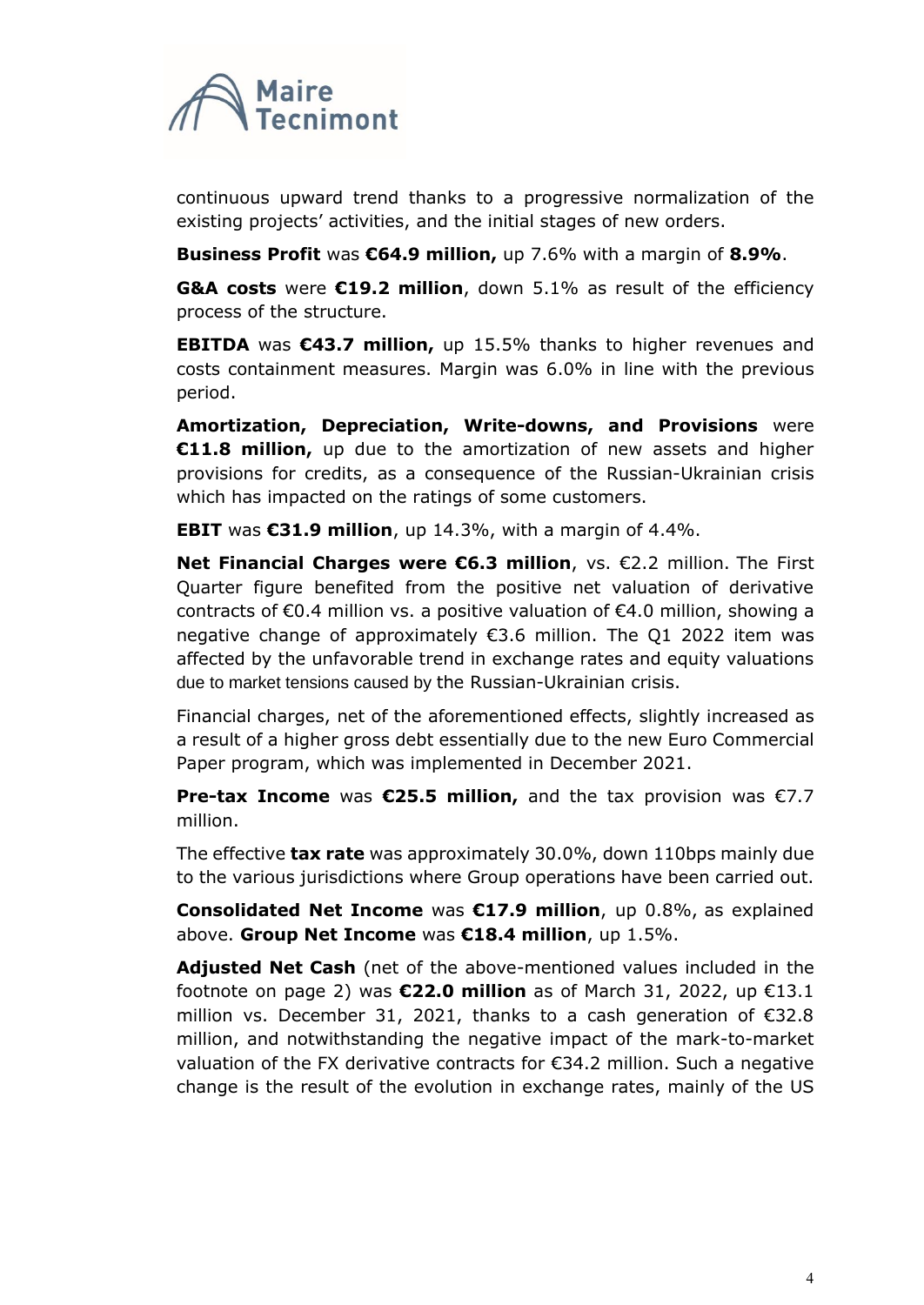

Dollar and the Russian Ruble against the Euro during the First Quarter of 2022 due to the Russian-Ukrainian crisis. The negative mark to market will be offset by future operating cash inflows for the same amount.

**Consolidated Shareholders' Equity** was **€513.5 million**, down €13.9 million vs. December 31, 2021. Notwithstanding €17.9 million Net Income, this item was negatively affected by the changes in the Cash Flow Hedge Reserve for €27.1 million, and by the Translation Reserve of the Group's foreign Financial Statements for €7.6 million.

## **Performance by Business Unit**

## **Hydrocarbons BU**

**Revenues** were **€701.6 million**, up 15.2%, due to the same reasons commented above. **Business Profit** was **€62.3 million**, with a **margin**  of **8.9**%. **EBITDA** was **€43.2 million** with a margin of 6.2%.

## **Green Energy BU**

**Revenues** were **€26.9 million**, up 63.1%, also thanks to a constant growth in NextChem's activities driven by several partnership agreements signed with various Italian and international counterparties. The increase in revenues is also due to the restart of some activities in the energy efficiency services that had previously slowed down by the pandemic.

**Business Profit** was **€2.7 million**, with a **margin** of **9.9%**. **EBITDA** was **€0.5 million** with a margin of **1.9%** vs. -€0.8 million. Such an improvement is due to higher revenues and to a higher contribution from NextChem.

#### **Development of the Green Energy BU**

Maire Tecnimont confirms its commitment to supporting the Energy Transition, thanks to new projects and technological partnerships in Italy and abroad. In particular, during the First Quarter of 2022, Maire Tecnimont was awarded a project on an EPCM basis by a leading global chemicals producer for the implementation of a Blue Ammonia plant in the United States for approximately USD230 million.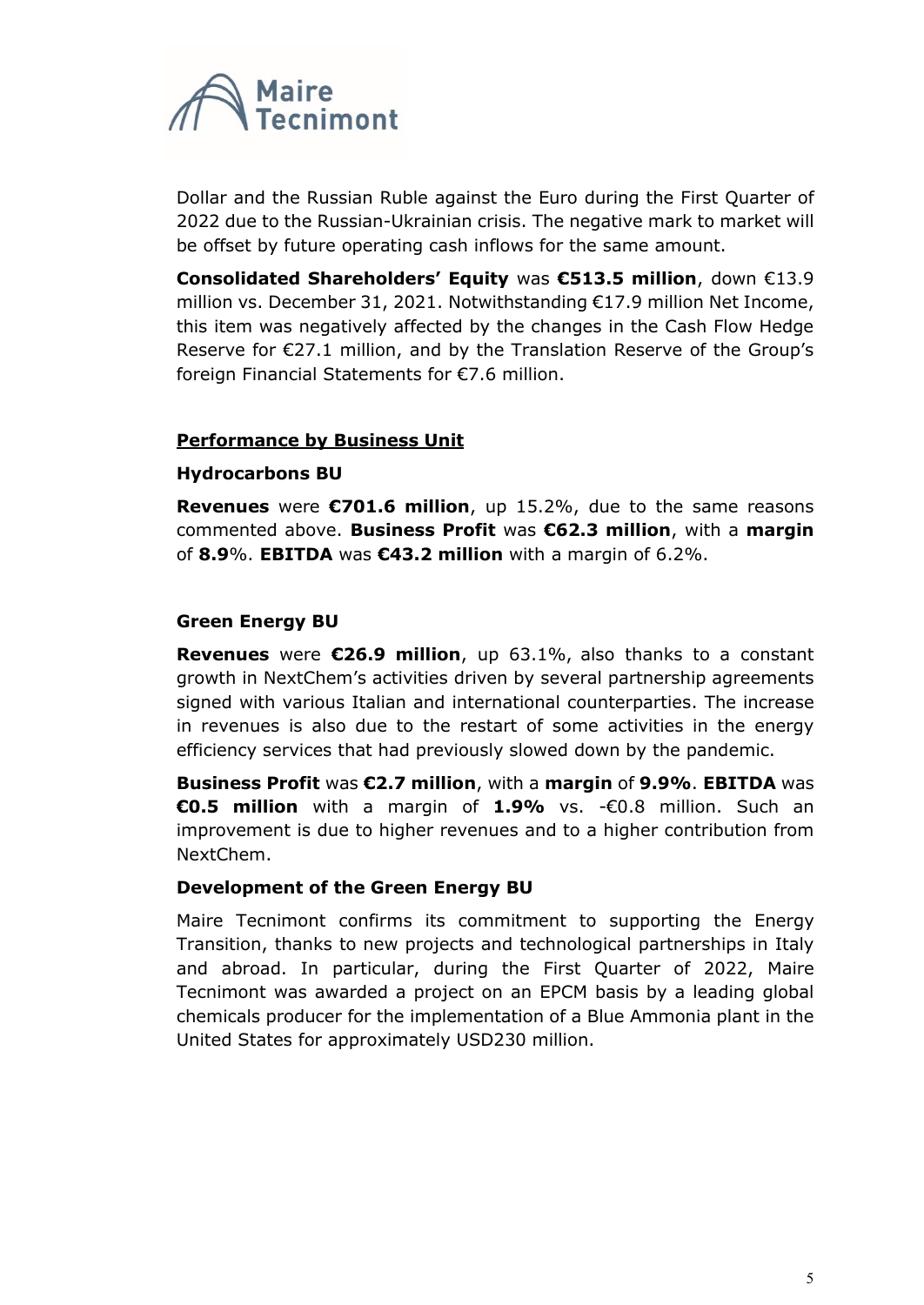

## **Order Intake and Backlog**

Thanks to **€632.6 million** of new orders generated in the First Quarter of 2022, the Group's **Backlog** on March 31, 2022, was **€9,281.8 million,** of which around 78% is represented by gas monetization and Energy Transition projects.

In particular, the main projects awarded to the Group include the following:

- An EPC contract with Covestro, for a new aniline plant in Antwerp, Belgium, worth approximately €250 million;
- The above-mentioned EPCM contract for the realization of a Blue Ammonia plant in the United States for approximately USD230 million;
- New awards and change orders for a total amount of approximately USD200 million for licensing, engineering and procurement services as well as engineering, procurement and construction activities in Europe, North Africa, the Middle East, Asia and North America.

## **Subsequent Events**

- On April 11, 2022, Maire Tecnimont was awarded a new urea Diesel Exhaust Fluid (DEF) project in the United States worth approximately USD185 million, by the same leading global chemicals producer that recently awarded to Maire Tecnimont the above-mentioned Blue Ammonia project;
- On April 21, 2022, Maire Tecnimont's Board acknowledged Pierroberto Folgiero's resignation from his position of Director, Chief Executive Officer and Chief Operating Officer of the Company, effective May 15, 2022, and has nominated the Company's Chief Financial Officer, Alessandro Bernini, as the Company's new Chief Executive Officer and Chief Operating Officer;
- On April 28, 2022, Maire Tecnimont announced that its main subsidiaries KT-Kinetics Technology, NextChem and Stamicarbon have been granted new awards for a total amount of approximately €155 million for licensing as well as EPC activities, mainly in Europe and the Middle East.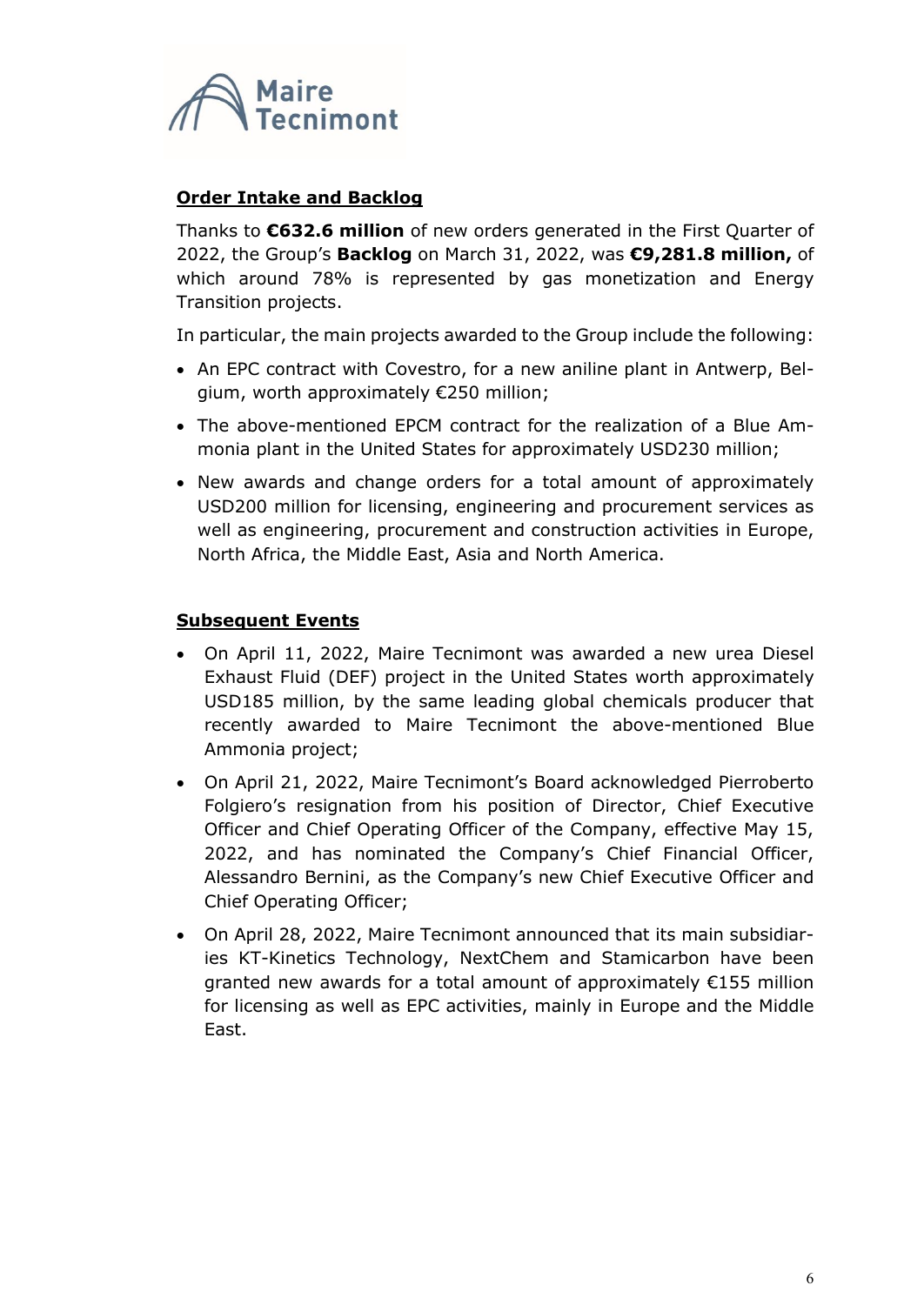

Lastly, Maire Tecnimont S.p.A.'s Annual Shareholders Meeting was held on April 8, 2022, in first call. The following items were approved, among others:

- the Company's Financial Statements for the year ended 31 December 2021;

- the Board of Directors' proposal to distribute a dividend equal to €60,105,084.74;

- the appointments of the new Board of Directors and the new Board of Statutory Auditors, both for the 2022-2024 period and confirming Fabrizio Di Amato as Chairman of the Board;

- the 2022 Remuneration Policy and Section Two of "Report Remuneration Policy and Compensation";

- the 2022-2024 Maire Tecnimont's Long-Term Incentive Plan;

- the authorization to purchase and use Treasury Shares

## **Outlook**

The general market context is still significantly impacted by the consequences of international geopolitical tensions and, to a lesser extent, by the Covid-19 pandemic. As such, it continues to remain critical and uncertain in relation to the overall raw materials price increases and their availability, transport logistics, and procurement.

In a scenario of increases in the price of natural resources, driven by a strong recovery of the energy demand, the willingness to invest in infrastructures for the transformation of natural resources has remained unchanged, thanks to a strong global demand for several commodities which has maintained prices at levels never seen before. This is also due to the lack of production originating in the countries impacted by the current conflict, which has particularly affected the Western economies.

This is confirmed by the projects awarded to the Group in the First Quarter 2022 and beyond, which led to some of the highest backlog levels ever and characterized by a greater geographical diversification than in the past.

The drive to reduce the carbon footprint leads the Group to strengthen the integration between the traditional downstream technologies and a wide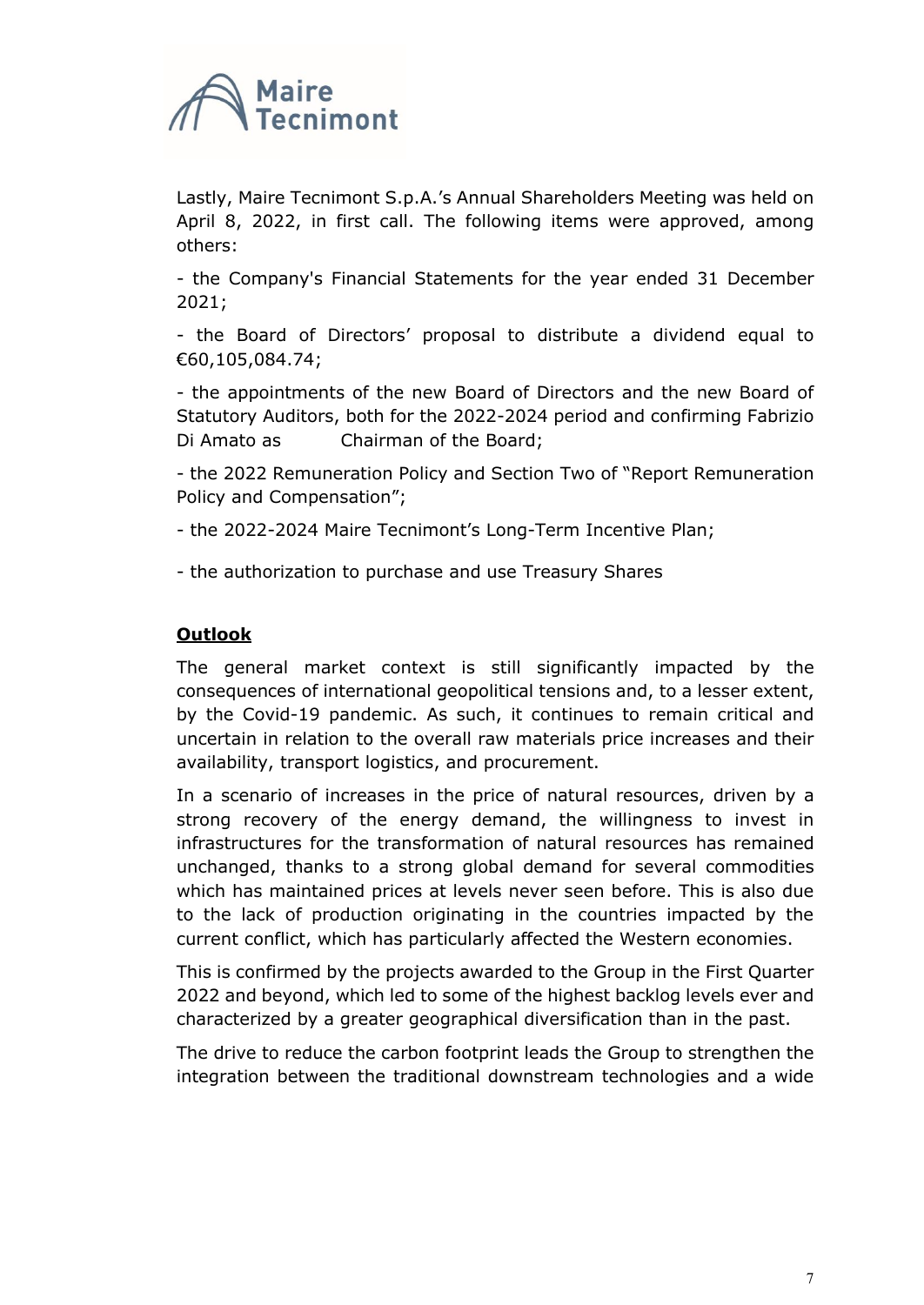

range of newly green tech solutions, both proprietary and jointly developed with leading worldwide partners. Thanks to the strengthening of its proprietary technological skills, NextChem continues to pursue the industrialization of new technologies in the areas of circular economy, bioplastics/biofuels,  $CO<sub>2</sub>$  capture, hydrogen, and green fertilizers.

The technological investments which will allow our Group to remain at the forefront of the energy transition, in addition to an effective commercial strategy, have led to the first contracts in the Green Energy BU with domestic and international clients. A growing commercial pipeline is expected to deliver additional projects in the months ahead, also taking into account the awards of feasibility studies which are expected to evolve into more significant initiatives thanks to the financial backing of EU Innovation funds or under the National Recovery and Resilience Plan ("PNRR").

Taking into account the First Quarter 2022 Financial Results, and what was stated above, in particular about the Russian projects to be completed, and assuming that the pandemic does not worsen, it is expected that the other significant projects in the backlog located in areas not impacted by the current conflict show higher production volumes than originally forecast. Such an expected increase will take place in the projects' initial phases of engineering and procurement of critical equipment. Therefore, even though the new projects have a different phasing than the more advanced Russian ones subject to suspension, which would have generated higher volumes, a strong growth in volumes this year is expected, albeit more concentrated in the second half, leaving unchanged the economic and financial guidance communicated to the market on February 25, 2022.

## **Fabio Fritelli new Group Chief Financial Officer, appointed Manager in charge of preparing the corporate accounting documents**

Following Alessandro Bernini's resignation from the position of Manager in charge of preparing the corporate accounting documents on April 21, 2022, effective from May 15, 2022, the Board of Directors, with the favorable opinion of the Board of Statutory Auditors, also appointed until revocation, effective from May 15, 2022, Fabio Fritelli, as new Manager in charge of preparing the corporate accounting documents, granting him with the powers provided under the applicable provisions and the Company Bylaws. Fabio Fritelli, currently Group Finance Vice President of the company,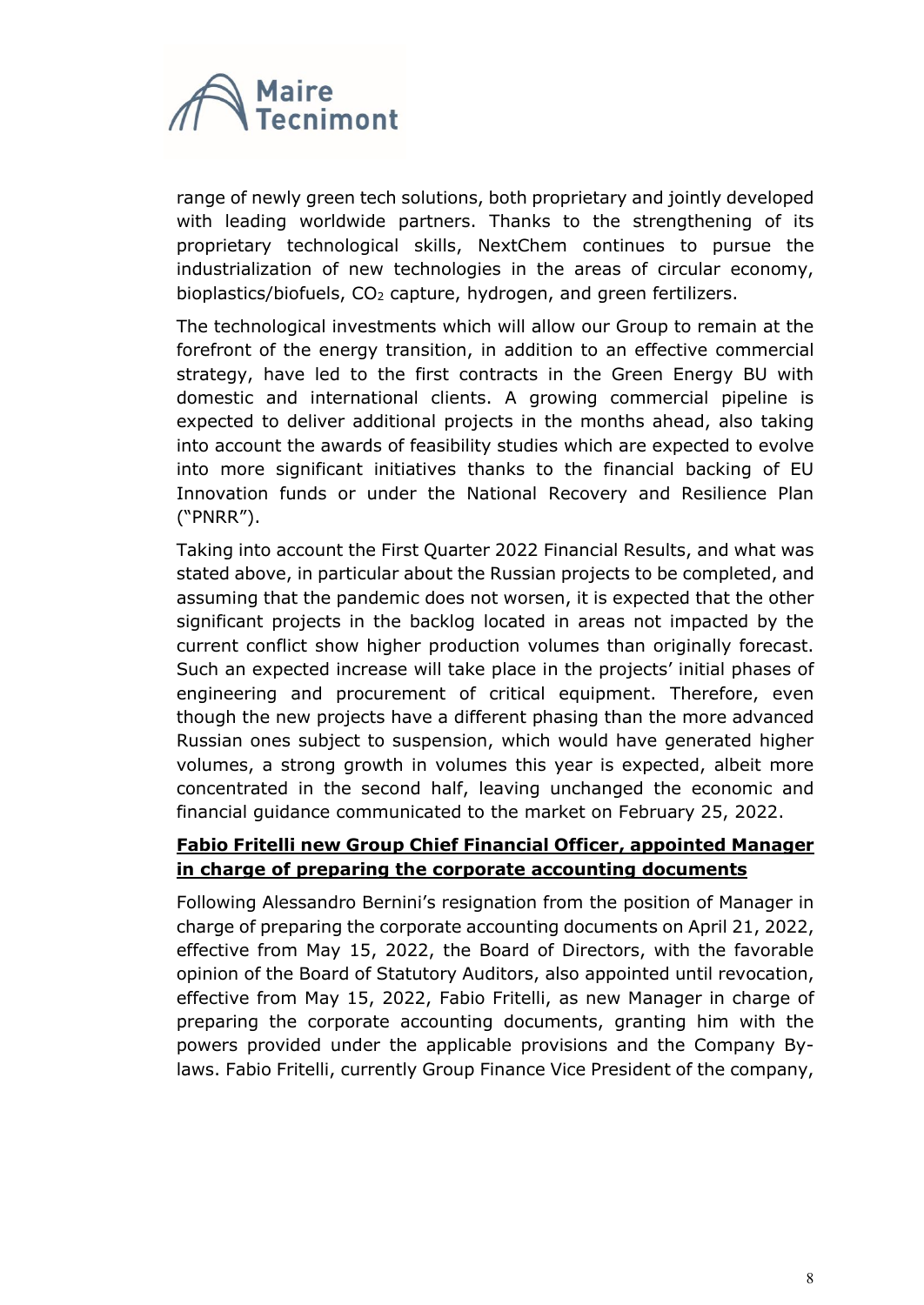

a position he has held since July 1, 2014, will hold the position starting May 15, 2022, of Group Chief Financial Officer of Marie Tecnimont.

Please note that as of May 15, 2022, Alessandro Bernini will hold the office of non-independent Director, Chief Executive Officer, and Chief Operating Officer of Maire Tecnimont.

As of today, Alessandro Bernini and Fabio Fritelli hold respectively 208,654 (all related to the Company's Incentive Plans) and 11,953 ordinary shares, no par value, of Maire Tecnimont. Out of the 11,953 shares held by Fabio Fritelli, 1,953 are related to the Company's Incentive Plans.

The *curriculum vitae* of Fabio Fritelli is available on Company's website, in the "Governance" - "Governance System" – "Manager Responsible for the Preparation of Company's Financial Reports" section.

**\*\*\***

## **Webcast Conference Call**

The Q1 2022 Financial Results will be presented today at 5:30pm CEST during an audio-webcast conference call held by the Chief Financial Officer.

The conference call may be followed as a webcast by connecting to the website [\(www.mairetecnimont.com](http://www.mairetecnimont.com/)) and clicking on the "Q12022 Financial Results" banner on the Home Page or through the following url:

[https://87399.choruscall.eu/links/mairetecnimont220511.html](https://eur02.safelinks.protection.outlook.com/?url=https%3A%2F%2F87399.choruscall.eu%2Flinks%2Fmairetecnimont220511.html&data=04%7C01%7CInes.DiTerlizzi%40mairetecnimont.it%7C9f3d9df38eed427ea2ab08da1bd159b2%7C7cc918885aa049e5a83622cda2eae0fc%7C0%7C0%7C637852883228037460%7CUnknown%7CTWFpbGZsb3d8eyJWIjoiMC4wLjAwMDAiLCJQIjoiV2luMzIiLCJBTiI6Ik1haWwiLCJXVCI6Mn0%3D%7C3000&sdata=ZthjlJywKTAke3m5GpeAAuBYzXq%2Bl%2BYifeGqvEGtcPw%3D&reserved=0)

Alternatively, you may participate in the conference call by calling one of the following numbers:

Italy: +39 02 805-8811

UK: +44 121 281-8003

USA: +1 718 705-8794

The presentation given by the top management will be available at the start of the conference call in the "Investors/Results and Presentations/Financial Results" section of Maire Tecnimont's website [\(https://www.mairetecnimont.com/en/investors/results-and](https://www.mairetecnimont.com/en/investors/results-and%20presentations/financial-results)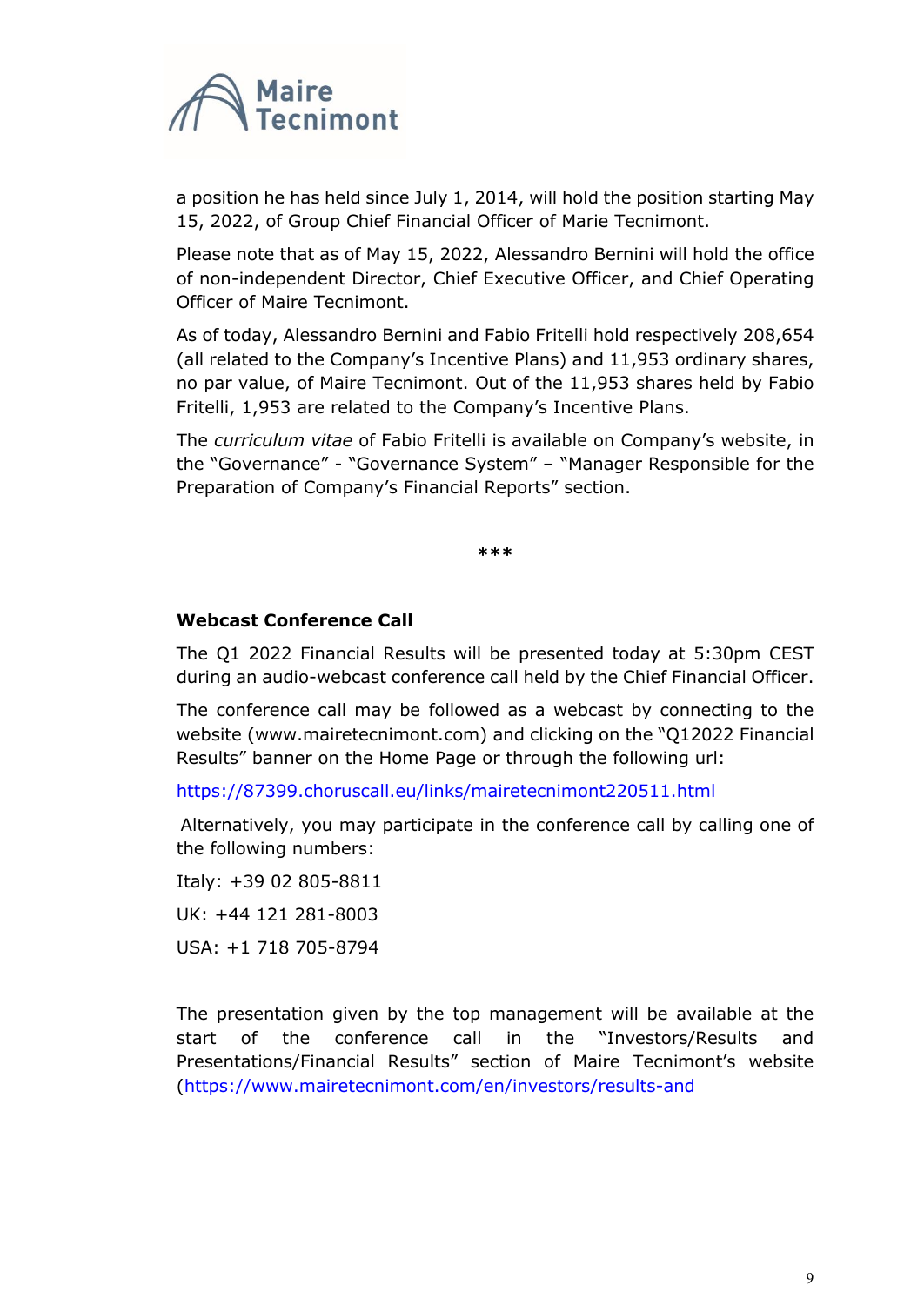

[presentations/financial-results\)](https://www.mairetecnimont.com/en/investors/results-and%20presentations/financial-results). The presentation shall also be made available on the "1info" storage mechanism [\(www.1info.it\)](http://www.1info.it/).

\*\*\*

*Alessandro Bernini, as Executive for Financial Reporting, declares - in accordance with paragraph 2, Article 154-bis of Legislative Decree No. 58/1998 ("Consolidated Finance Act") - that the accounting information included in this press release corresponds to the underlying accounting records.*

*The Interim Financial Report as of 31 March 2022 will be available to the public at the registered office in Rome, at the operative office in Milan, on the Company's website www.mairetecnimont.com (in the "Investors/Results and Presentations/Financial Results" section, and on the authorized storage device "1info" ([www.1info.it\)](http://www.1info.it/), according to the timing allowed by law.*

*This press release, and the "Outlook" section in particular, contains forecasts. The declarations are based on current estimates and projections of the Group concerning future events and, by their nature, are subject to risk and uncertainty. Actual results may differ significantly than the estimates made in such declarations due to a wide range of factors, including the continued volatility and further decline of the capital and finance markets, raw material price changes, altered economic conditions and growth trends and other changes*  in business conditions, in addition to other factors, the majority of which outside the control *of the Group.*

#### **Maire Tecnimont S.p.A.**

Maire Tecnimont S.p.A., a company listed on the Milan Stock Exchange, heads an international industrial group that is a leader in the transformation of natural resources (plant engineering in downstream oil & gas, with technological and execution competences). Through its subsidiary NextChem, it operates in the field of green chemistry and the technologies to support the energy transition. Maire Tecnimont Group operates in about 45 countries, through approximately 50 operative companies and about 9,100 people. For more information: [www.mairetecnimont.com.](http://www.mairetecnimont.com/)

**Group Media Relations** Carlo Nicolais, Tommaso Verani, Tel +39 02 6313-7603 [mediarelations@mairetecnimont.it](mailto:mediarelations@mairetecnimont.it)

**Investor Relations** Riccardo Guglielmetti Tel +39 02 6313-7823 [investor-relations@mairetecnimont.it](mailto:investor-relations@mairetecnimont.it)

*The Consolidated Income Statement, Balance Sheet and Cash Flow Statement are presented below.*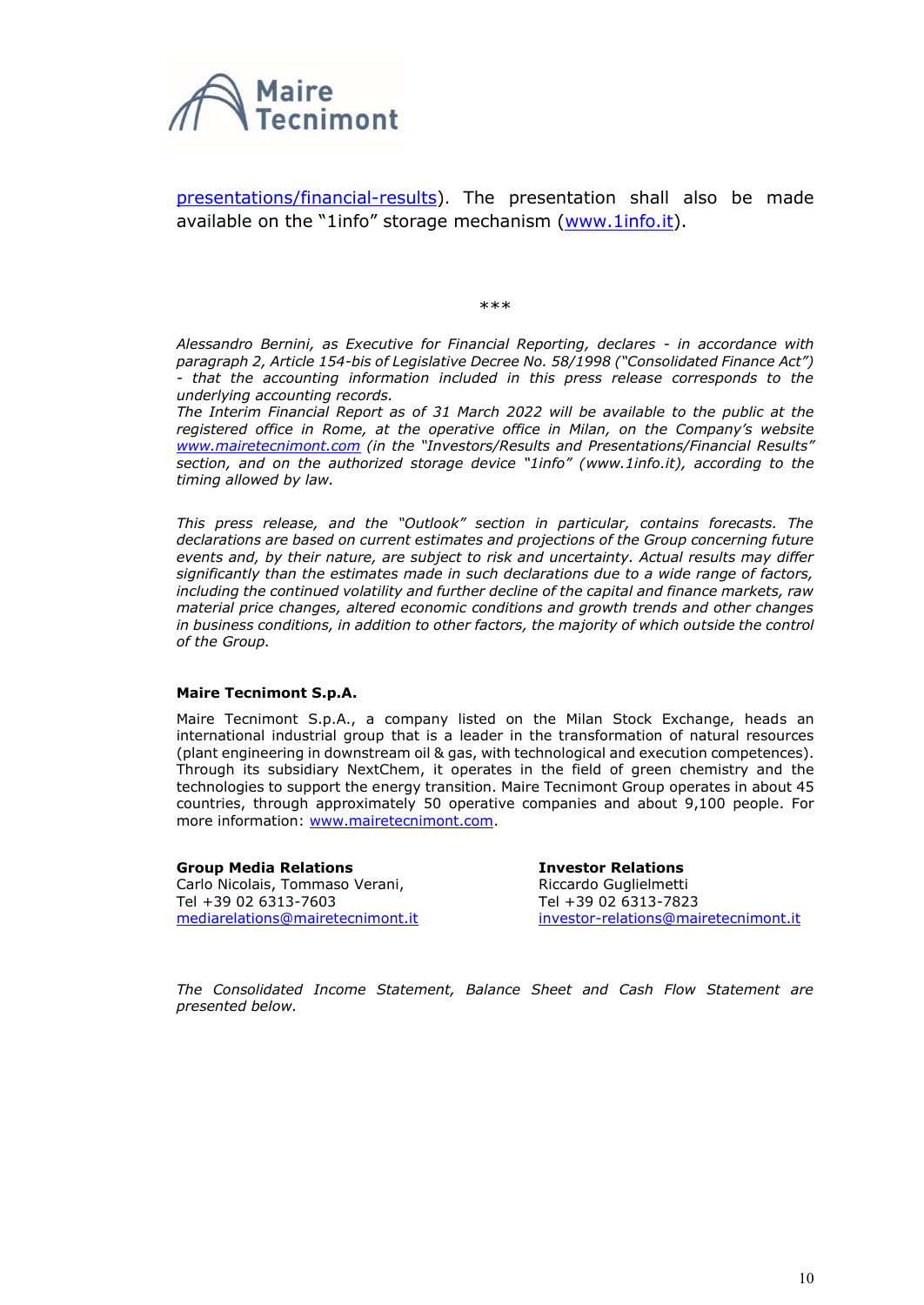

#### **Maire Tecnimont Group CONSOLIDATED INCOME STATEMENT**

| (Euro thousands)                           | 31 March 2022 31 March 2021 |            | $\Delta\%$ |
|--------------------------------------------|-----------------------------|------------|------------|
|                                            |                             |            |            |
| Revenues                                   | 722,927                     | 620,359    |            |
| Other operating revenues                   | 5,506                       | 5,351      |            |
| <b>Total Revenues</b>                      | 728,433                     | 625,710    | 16.4%      |
|                                            |                             |            |            |
| Raw materials and consumables              | (289, 102)                  | (142, 077) |            |
| Service costs                              | (269, 458)                  | (328, 926) |            |
| Personnel expenses                         | (113, 472)                  | (96, 672)  |            |
| Other operating costs                      | (12,706)                    | (20, 188)  |            |
| <b>Total Costs</b>                         | (684, 738)                  | (587, 864) | 16.5%      |
| <b>EBITDA</b>                              | 43,695                      | 37,845     | 15.5%      |
|                                            |                             |            |            |
| Amortization, depreciation and write-downs | (10, 659)                   | (9, 919)   |            |
| Write-down of current assets               | (1, 141)                    | (17)       |            |
| Provision for risks and charges            | 0                           | 0          |            |
|                                            |                             |            |            |
| <b>EBIT</b>                                | 31,895                      | 27,909     | 14.3%      |
|                                            |                             |            |            |
| Financial income                           | 6,928                       | 5,823      |            |
| <b>Financial expenses</b>                  | (13, 277)                   | (7,998)    |            |
| Investment income/(expense)                | $\mathbf{1}$                | 0          |            |
| Income before tax                          | 25,548                      | 25,734     | $-0.7%$    |
| Income taxes, current and deferred         | (7, 676)                    | (8,010)    |            |
| Net income                                 | 17,872                      | 17,724     | 0.8%       |
| Group                                      | 18,360                      | 18,081     | 1.5%       |
|                                            |                             |            |            |
| <b>Minorities</b>                          | (488)                       | (358)      |            |
| Basic earnings per share                   | 0.056                       | 0.055      |            |
| Diluted earnings per share                 | 0.056                       | 0.055      |            |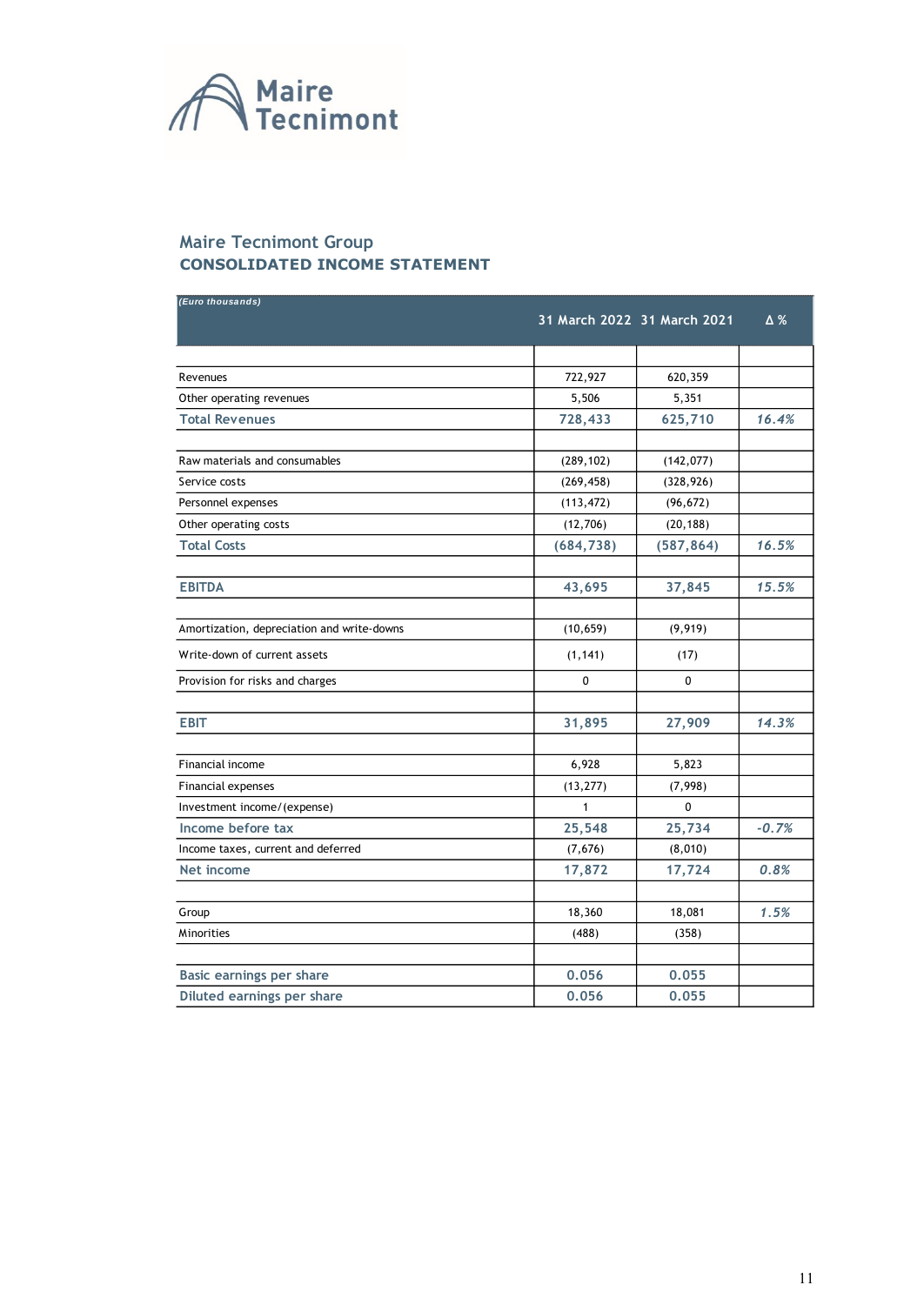

#### **Maire Tecnimont Group CONSOLIDATED BALANCE SHEET 1/2**

| (Euro thousands)                                                   | 31 March 2022 | 31 December 2021 |
|--------------------------------------------------------------------|---------------|------------------|
|                                                                    |               |                  |
| Assets                                                             |               |                  |
| Non-current assets                                                 |               |                  |
| Property, plant and Equipment                                      | 46,089        | 44,627           |
| Goodwill                                                           | 294,321       | 294,321          |
| Other intangible assets                                            | 102,099       | 101,551          |
| Right-of-use - Leasing                                             | 126,131       | 126,520          |
| Investments in associates                                          | 13,913        | 13,910           |
| Financial Instruments - Derivatives (Non-current Assets)           | 12,548        | 16,600           |
| Other non-current financial assets                                 | 59,840        | 58,578           |
| Other Non-current Assets                                           | 128,612       | 129,833          |
| Deferred tax assets                                                | 41,721        | 40,599           |
| <b>Total non-current assets</b>                                    | 825,273       | 826,539          |
|                                                                    |               |                  |
| Current assets                                                     |               |                  |
| Inventories                                                        | 2,472         | 1,845            |
| Advance payments to suppliers                                      | 319,602       | 476,686          |
| <b>Contractual Assets</b>                                          | 1,928,314     | 2,325,370        |
| Trade receivables                                                  | 507,526       | 491,560          |
| Current tax assets                                                 | 105,571       | 144,128          |
| Financial Instruments - Derivatives(Current Assets)                | 13,195        | 26,580           |
| Other current financial assets                                     | 5,736         | 5,300            |
| Other current assets                                               | 243,778       | 234,915          |
| Cash and cash equivalents                                          | 777,888       | 677,100          |
| <b>Total current assets</b>                                        | 3,904,080     | 4,383,484        |
| Non-current assets classified as held for sale                     | 0             | $\Omega$         |
| Elimination of assets to and from assets/liabilities held for sale | $\Omega$      | $\Omega$         |
| <b>Total Assets</b>                                                | 4,729,353     | 5,210,023        |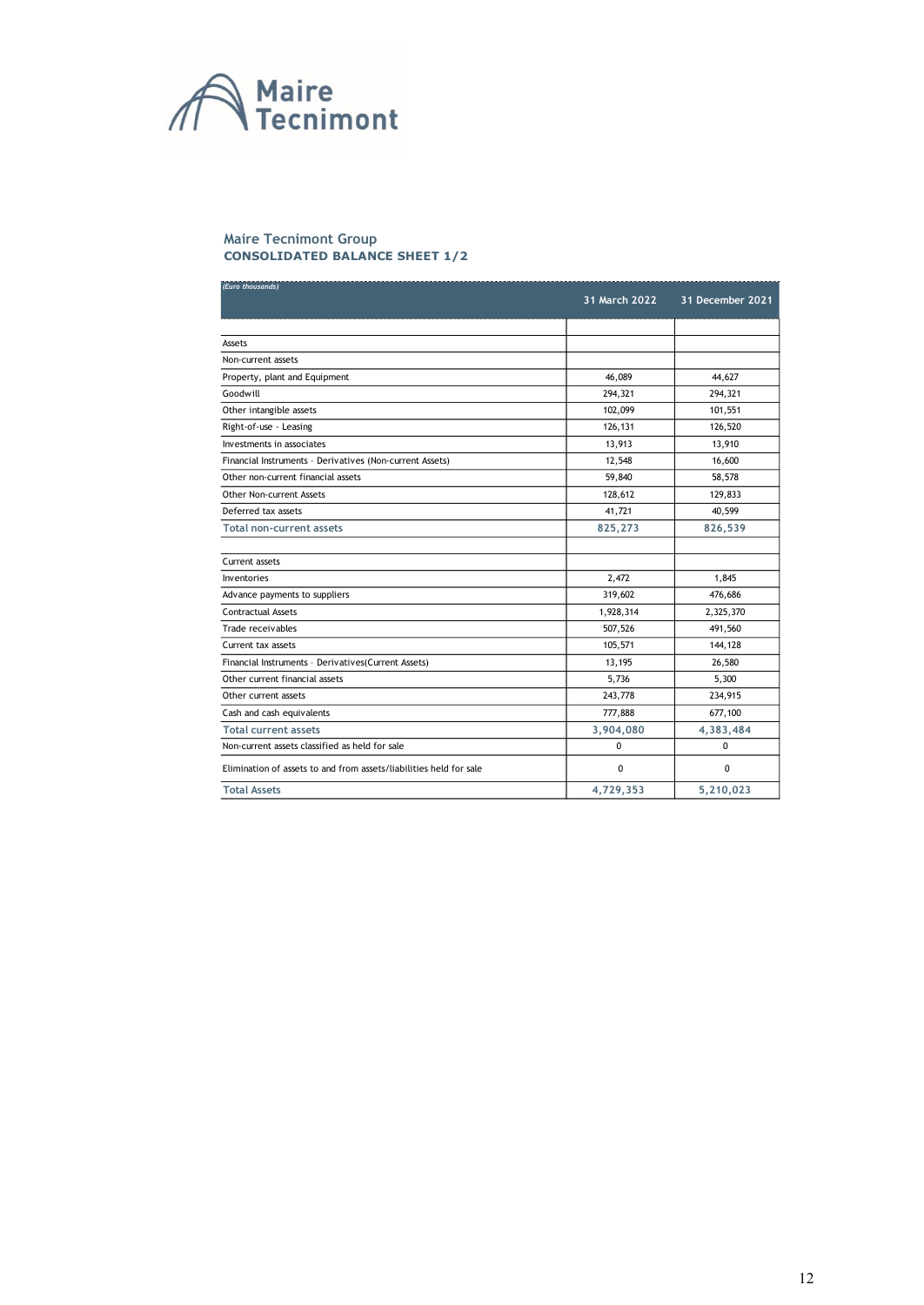

#### **CONSOLIDATED BALANCE SHEET 2/2**

| (Euro thousands)                                                                    |                      |                  |
|-------------------------------------------------------------------------------------|----------------------|------------------|
|                                                                                     | <b>31 March 2022</b> | 31 December 2021 |
|                                                                                     |                      |                  |
| Shareholders' Equity                                                                |                      |                  |
| Share capital                                                                       | 19,921               | 19,921           |
| Share premium reserve                                                               | 272,921              | 272,921          |
| Other reserves                                                                      | (20, 522)            | (16, 330)        |
| Valuation reserve                                                                   | (21, 802)            | 5,173            |
| <b>Total Shareholders' Equity and reserves</b>                                      | 250,518              | 281,685          |
| Retained earnings/(accumulated losses)                                              | 209,656              | 128,266          |
| Net income                                                                          | 18,360               | 83,301           |
| <b>Total Group Net Equity</b>                                                       | 478,534              | 493,252          |
| Minorities                                                                          | 34,938               | 34,098           |
| <b>Total Net Equity</b>                                                             | 513,471              | 527,350          |
|                                                                                     |                      |                  |
| Non-current liabilities                                                             |                      |                  |
| Financial debt - non-current portion                                                | 426,757              | 448,937          |
| Provisions for charges - beyond 12 months                                           | 16,877               | 9,360            |
| Deferred tax liabilities                                                            | 32,853               | 37,396           |
| Post-employment and other employee benefits                                         | 11,286               | 10,792           |
| Other non-current liabilities                                                       | 77,052               | 74,844           |
| Financial Instruments - Derivatives (Non-current liabilities)                       | 10,240               | 7,536            |
| Other non-current financial liabilities                                             | 179,950              | 179,865          |
| Non-current financial liabilities - Leasing                                         | 105,592              | 107,113          |
| <b>Total non-current Liabilities</b>                                                | 860,608              | 875,843          |
|                                                                                     |                      |                  |
| Current liabilities                                                                 |                      |                  |
| Short-term debt                                                                     | 157,510              | 136,426          |
| Current financial liabilities - Leasing                                             | 23,359               | 21,276           |
| Provisions for charges - within 12 months                                           | 39,993               | 39,658           |
| Tax payables                                                                        | 20,526               | 18,911           |
| Financial Instruments - Derivatives (Current liabilities)                           | 34,332               | 20,288           |
| Other current financial liabilities                                                 | 56,430               | 330              |
| Client advance payments                                                             | 811,430              | 867,666          |
| <b>Contractual Liabilities</b>                                                      | 352,929              | 392,571          |
| Trade payables                                                                      | 1,442,111            | 1,891,718        |
| <b>Other Current Liabilities</b>                                                    | 416,652              | 417,986          |
| <b>Total current liabilities</b>                                                    | 3,355,273            | 3,806,830        |
| Liabilities directly associated with non-current assets classified as held for sale | 0                    | 0                |
| Elimination of liabilities to and from assets/liabilities held for sale             | 0                    | 0                |
| <b>Total Shareholders' Equity and Liabilities</b>                                   | 4,729,353            | 5,210,023        |